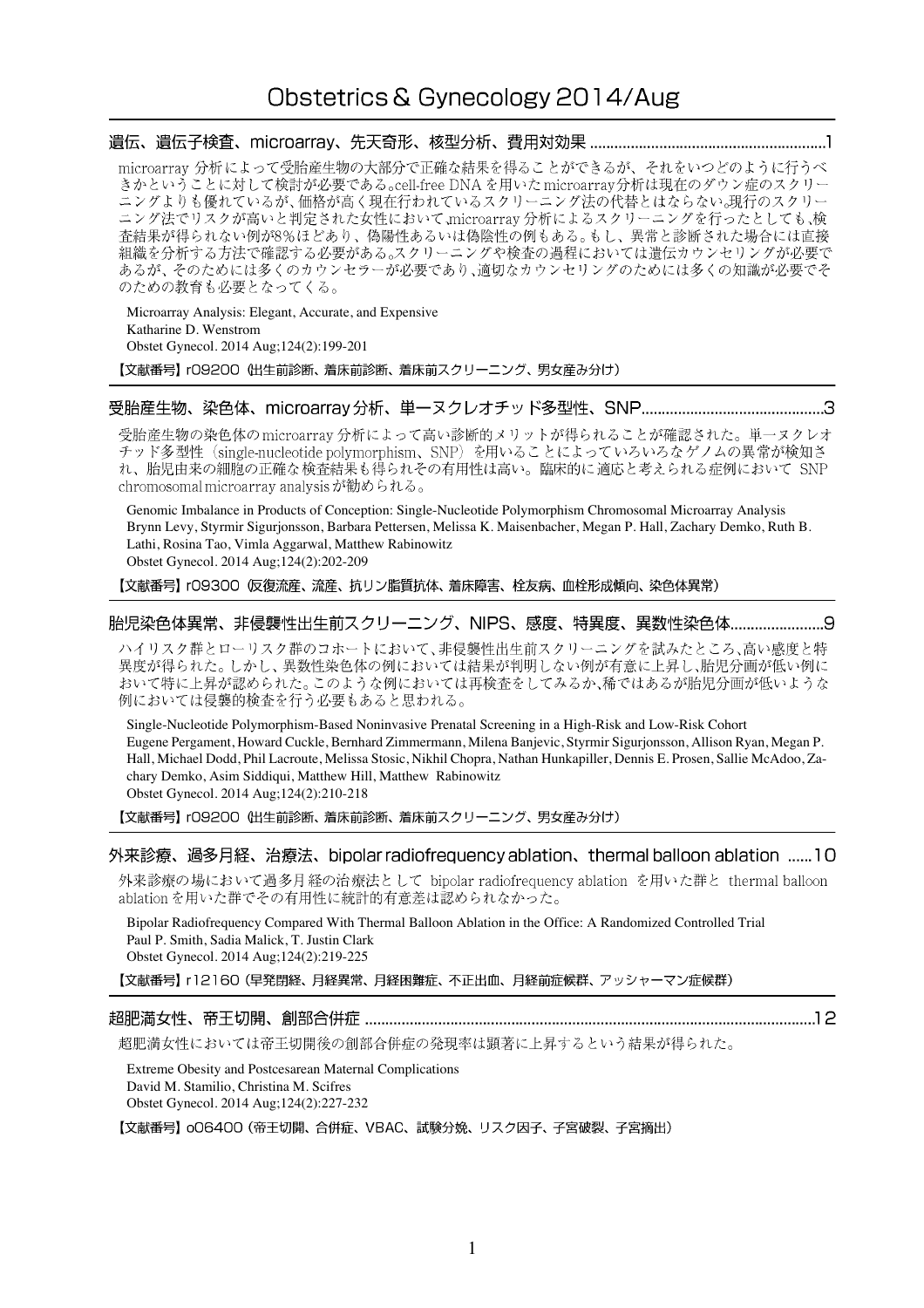| Obstet Gynecol. 2014 Aug;124(2):242-248<br>【文献番号】gO2800(細胞診、コルポスコープ、スクリーニング、パピローマウイルス、LEEP、円錐切除、生検)                                                                                                                                                                                                                                                                                                                                               |
|---------------------------------------------------------------------------------------------------------------------------------------------------------------------------------------------------------------------------------------------------------------------------------------------------------------------------------------------------------------------------------------------------------------------------------------------------|
| 妊娠後期の総エネルギー消費量のレベルの高い女性から生まれた新生児においては除脂肪体重の有意な低下を伴<br>わずに脂肪量の低下が認められた。                                                                                                                                                                                                                                                                                                                                                                            |
| Physical Activity in Pregnancy and Neonatal Body Composition: The Healthy Start Study<br>Curtis S. Harrod, Lisa Chasan-Taber, Regina M. Reynolds, Tasha E. Fingerlin, Deborah H. Glueck, John T. Brinton, Dana<br>Dabelea<br>Obstet Gynecol. 2014 Aug;124(2):257-264                                                                                                                                                                              |
| 【文献番号】 o12210 (妊産婦管理、高齢妊娠、若年妊娠、肥満、糖尿病、運動、抑うつ)                                                                                                                                                                                                                                                                                                                                                                                                     |
| 胎児発育不全をみた症例においては子癇前症あるいはHELLP症候群に認められる値に近いsFlt-1/PIGF比の上昇<br>が認められた。<br>Characterization of the Soluble fms-Like Tyrosine Kinase-1 to Placental Growth Factor Ratio in Pregnancies Complicated by<br><b>Fetal Growth Restriction</b><br>Ignacio Herraiz, Lisa Antonia Droge, Enery Gomez-Montes, Wolfgang Henrich, Alberto Galindo, Stefan Verlohren<br>Obstet Gynecol. 2014 Aug;124(2):265-273<br>【文献番号】o02200 (妊娠中毒症、妊娠高血圧、腎機能障害、胎盤剥離、子癇、リスク因子) |
| 正期産における胎児の体重のレベルを調べることによって周産期死亡のリスクを推定することができ周産期死亡<br>のスクリーニングテストとして有用ではないかと思われる。<br>Birth Weight Percentile and the Risk of Term Perinatal Death<br>Alexandros A. Moraitis, Angela M. Wood, Michael Fleming, Gordon C. S. Smith<br>Obstet Gynecol. 2014 Aug;124(2):274-283<br>【文献番号】o10100 (周産期死亡、死産、胎児死亡、新生児死亡、乳児死亡、新生児合併症)                                                                                                                     |
| 前置胎盤は経産婦において胎児発育の障害と相関するが、初産婦においてはそのような関係は認められない。                                                                                                                                                                                                                                                                                                                                                                                                 |

Placenta Previa and the Risk of Delivering a Small-for-Gestational-Age Newborn Sari Raisanen, Vijaya Kancherla, Michael R. Kramer, Mika Gissler, Seppo Heinonen Obstet Gynecol. 2014 Aug;124(2):285-291

【文献番号】 oO4200 (前置胎盤、癒着胎盤、常位胎盤早期剥離、臍帯異常、胎盤機能不全、前置血管)

### 

levonorgestrel-IUSは子宮内膜の悪性変化に予防的な効果を有するものと思われる。生殖年齢にある女性が過多月 経の治療のためにlevonorgestrel-IUSを用いることによって子宮内膜癌、卵巣癌、膵臓癌および肺癌の発現頻度を 低下させることができるが、乳癌の発現頻度は上昇する。

Cancer Risk in Women Using the Levonorgestrel-Releasing Intrauterine System in Finland Tuuli Soini, Ritva Hurskainen, Seija Grenman, Johanna Maenpaa, Jorma Paavonen, Eero Pukkala Obstet Gynecol. 2014 Aug;124(2):292-299

【文献番号】 r12200 (避妊、経口避妊薬、妊娠中絶、IUD、IUS、人口問題、リスク因子、スクリーニング)

子宮頚部にハイリスク HPV を認めた女性においては肛門部にハイリスクHPV を認め、肛門部の細胞診で異常と 判定されるものが多かった。

Concurrent Anal Human Papillomavirus and Abnormal Anal Cytology in Women With Known Cervical Dysplasia Jacqueline Lamme, Tina Pattaratornkosohn, Joselyn Mercado-Abadie, Addie Alkhas, Allison Robinson, Grainger Lanneau

## 16

# L.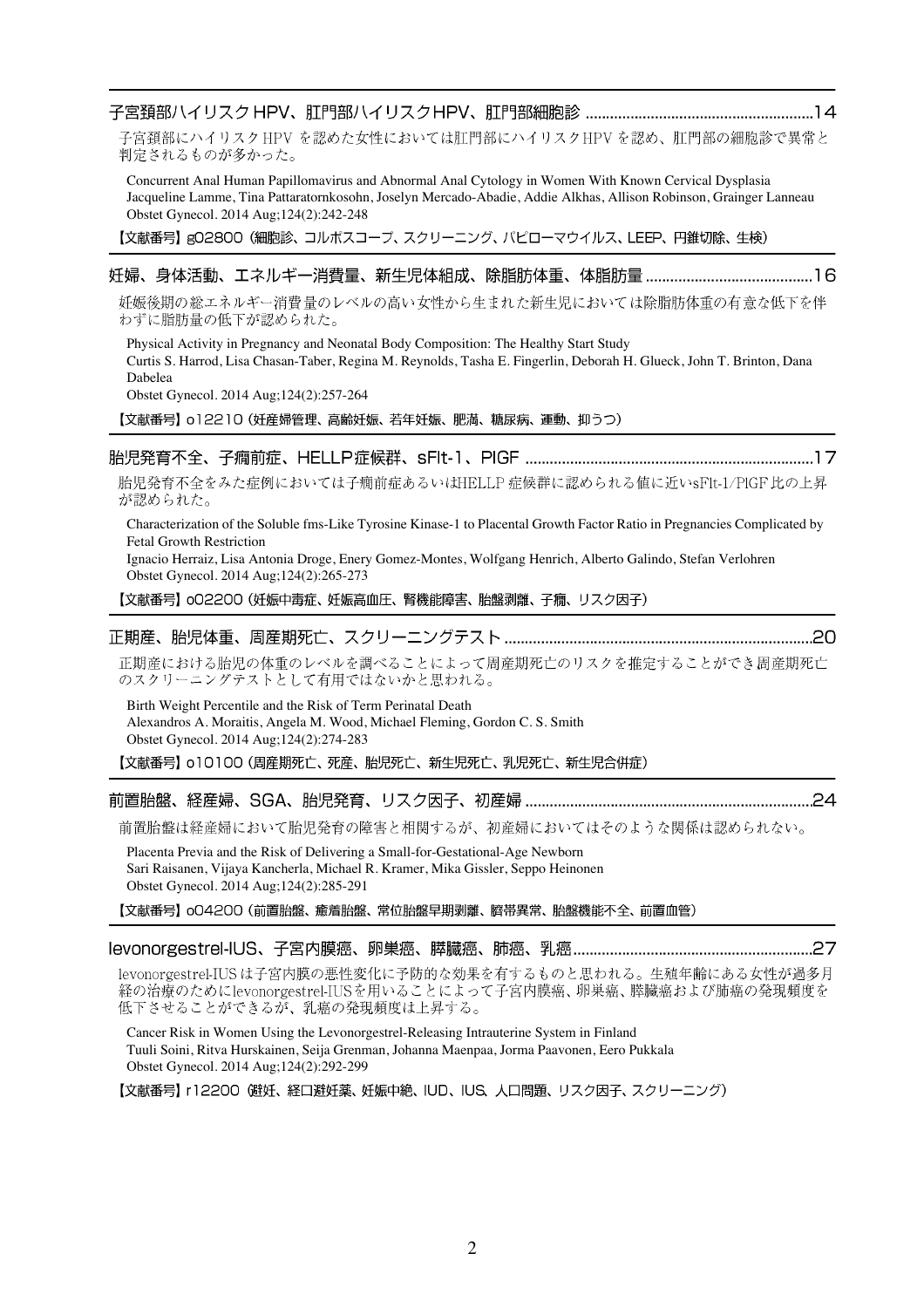### 

肥満女性においては類子宮内膜癌と診断された時点の年齢が低いという結果が得られた。しかし、同様な関係は非 類内膜癌では認められず、腫瘍の発生の経路は異なっているのではないかと思われる。

Obesity and Age at Diagnosis of Endometrial Cancer

Nicole S. Nevadunsky, Anne Van Arsdale, Howard D. Strickler, Alyson Moadel, Gurpreet Kaur, Joshua Levitt, Eugenia Girda, Mendel Goldfinger, Gary L. Goldberg, Mark H. Einstein Obstet Gynecol. 2014 Aug;124(2):300-306

【文献番号】g02600 (子宮内膜癌、子宮体部腫瘍、子宮内膜増殖症、子宮肉腫、子宮内膜過形成)

### 

単独子宮摘出手術を受けた患者と比較しリンパ節郭清術を併用した子宮内膜癌患者において下肢のリンパ浮腫の 発現頻度は上昇し、その寄与リスクは23%、全発現率は47%であった。リンパ浮腫は複数のQOLの領域のスコア の低下と相関した。

Lymphedema After Surgery for Endometrial Cancer: Prevalence, Risk Factors, and Quality of Life Kathleen J. Yost, Andrea L. Cheville, Mariam M. Al-Hilli, Andrea Mariani, Brigitte A. Barrette, Michaela E. McGree, Amy L. Weaver, Sean C. Dowdy Obstet Gynecol. 2014 Aug;124(2):307-315

【文献番号】gO7500 (婦人科手術、子宮摘出術、核出術、付属器摘出術、予防的手術、尿路系手術、新術式)

### 

周産期電子記録システムの導入によって外来と病棟における周産期の検査結果の移送が改善され不必要な母体の 検査や新生児への介入の割合は有意に低下した。

Outcomes of Effective Transmission of Electronic Prenatal Records From the Office to the Hospital Nancy Pham-Thomas, Nigel Pereira, Anna M. Powell, Damien J. Croft, Daniel S. Guilfoil, Owen C. Montgomery Obstet Gynecol. 2014 Aug;124(2):317-322

【文献番号】 o12301 産科関連事項)

### 

双胎妊娠において妊娠24~31 週のPPROMは9%の新生児死亡に関わっており、全脳性麻痺の7.3%に関わって いるという結果が得られた。破水から分娩までの待期期間の延長は頚管の開大度の低下とPPROMを認めた妊娠週 数の遅れと相関した。

Neonatal and Infant Outcomes in Twin Gestations With Preterm Premature Rupture of Membranes at 24–31 Weeks of Gestation

Hector Mendez-Figueroa, Joshua D. Dahlke, Oscar A. Viteri, Suneet P. Chauhan, Dwight J. Rouse, Baha M. Sibai, Sean C. Blackwell

Obstet Gynecol. 2014 Aug;124(2):323-331

【文献番号】 007300 (多胎妊娠 / 多胎分娩関連事項)

### 

双胎妊娠例においては単胎妊娠例よりも24時間あたりの平均尿蛋白の排泄量は高い値を示した。このような結果 は双胎妊娠において子癇前症を診断するための基準値を再検討してみる必要があると思われる。

Maternal Proteinuria in Twin Compared With Singleton Pregnancies Sarah S. Osmundson, Richard A. Lafayette, Raffick A. Bowen, Valerie C. Roque, Matthew J. Garabedian, Natali Aziz Obstet Gynecol. 2014 Aug;124(2):332-337

### 【文献番号】 003900 (異常妊娠関連事項)

帝王切開を受けた女性において一律に抗生物質を予防的に投与すべきであるとする勧告の順守率は低かった帝王 切開を受ける女性においてガイドラインに従って手術時に抗生物質の予防的投与を勧めるためには協調した努力 が求められる。

Patterns of Use and Predictors of Receipt of Antibiotics in Women Undergoing Cesarean Delivery Sara G. Brubaker, Alexander M. Friedman, Kirsten Lawrence Cleary, Eri Prendergast, Mary E. D'Alton, Cande V. Ananth, Jason D. Wright Obstet Gynecol. 2014 Aug;124(2):338-344

【文献番号】 oO6400 (帝王切開、合併症、VBAC、試験分娩、リスク因子、子宮破裂、子宮摘出)